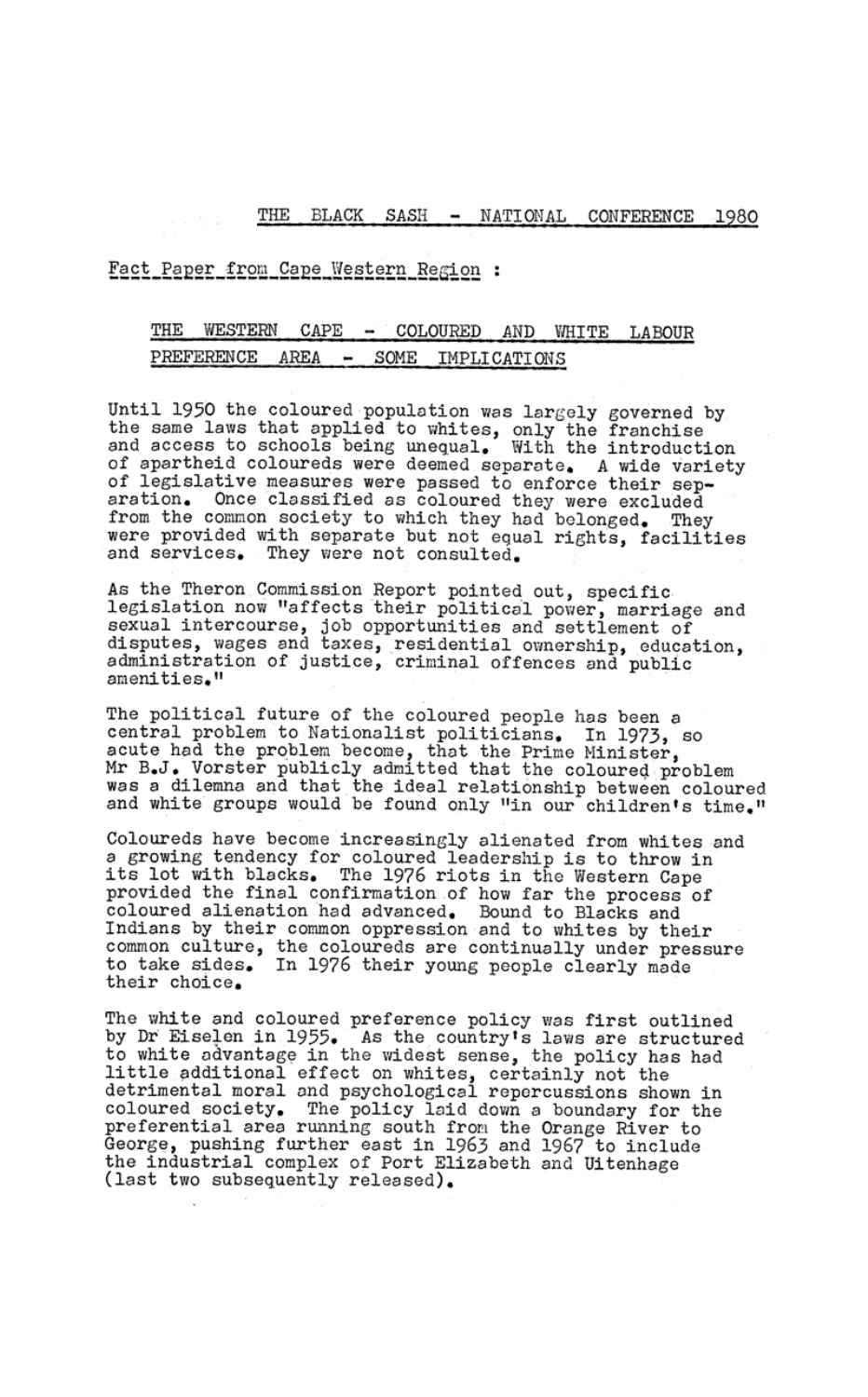In terms of the 1965 regulations all employers in this area have to apply for coloured labour. If unable to obtain it then they may use local Black workers. If local blacks are unavailable they may use contract workers. A conscious policy has been pursued of removing 'foreign' blacks and freezing the number of black families allowed. Also. contracts are not renewed, the ultimate aim being to remove them entirely.

Ostensibly this is done for the protection of coloured workers, but it can be postulated that it is to fulfil the long-cherished dream of Dr Verwoerd and Mr Blaar Coetzee and other Nationalists, of ridding the Western Cape of Africans. Dr Verwoerd's statement of 1955 referring to the Western Province was "the area where ... the policy of apartheid in regard to the Bantu can be applied with the greatest ease". Perhaps it was the dream of maintaining a last white stronghold in South Africa?

The Theron Commission report of April 1976 reflected this thinking. The only exception in the voting on the coloured preferential policy being Professor R.E. v d Ross, then a prominent coloured leader and educationist.

Then in October of 1979 Professor S.P. Cilliers, Professor of Sociology at Stellenbosch University and a colleague of Dr Theron, recommended the abolition of the coloured preferential policy, commenting that economic and sociological studies showed conclusively that the policy had an ideological political base with no relevance to human or economic reality. Later in October, Dr Theron herself and Professor J.B. du Toit, also a member of the commission, concurred in the light of Professor Cilliers' findings and also the new labour policy (Wiehahn & Riekert) in the country. which excludes the Western Cape because of the coloured preference policy.

Other members of the commission and coloured leaders welcomed their stand but Nationalist politicians expressed their determination to fight for the retention of the policy. The Black Sash Office (W. Cape) received a long statement to this effect in August when we requested an interview with regard to black domestics in the Western

Cape.

What are the implications of this policy? We can examine them with respect to two groups, black and coloured. Blacks have, in practical terms, been most affected. The ultimate aim of removing all blacks from the Western Cape has resulted in 24 years of active endorsing out, large scale conversion of African urban workers into migrant workers, numerous restrictions, the refusal to build houses, schools and tertiary educational institutions, the freezing of African labour complements to the employment figures of August 1966 and the deliberate reduction of the number of Africans in employment in the area at the rate of 5% per annum.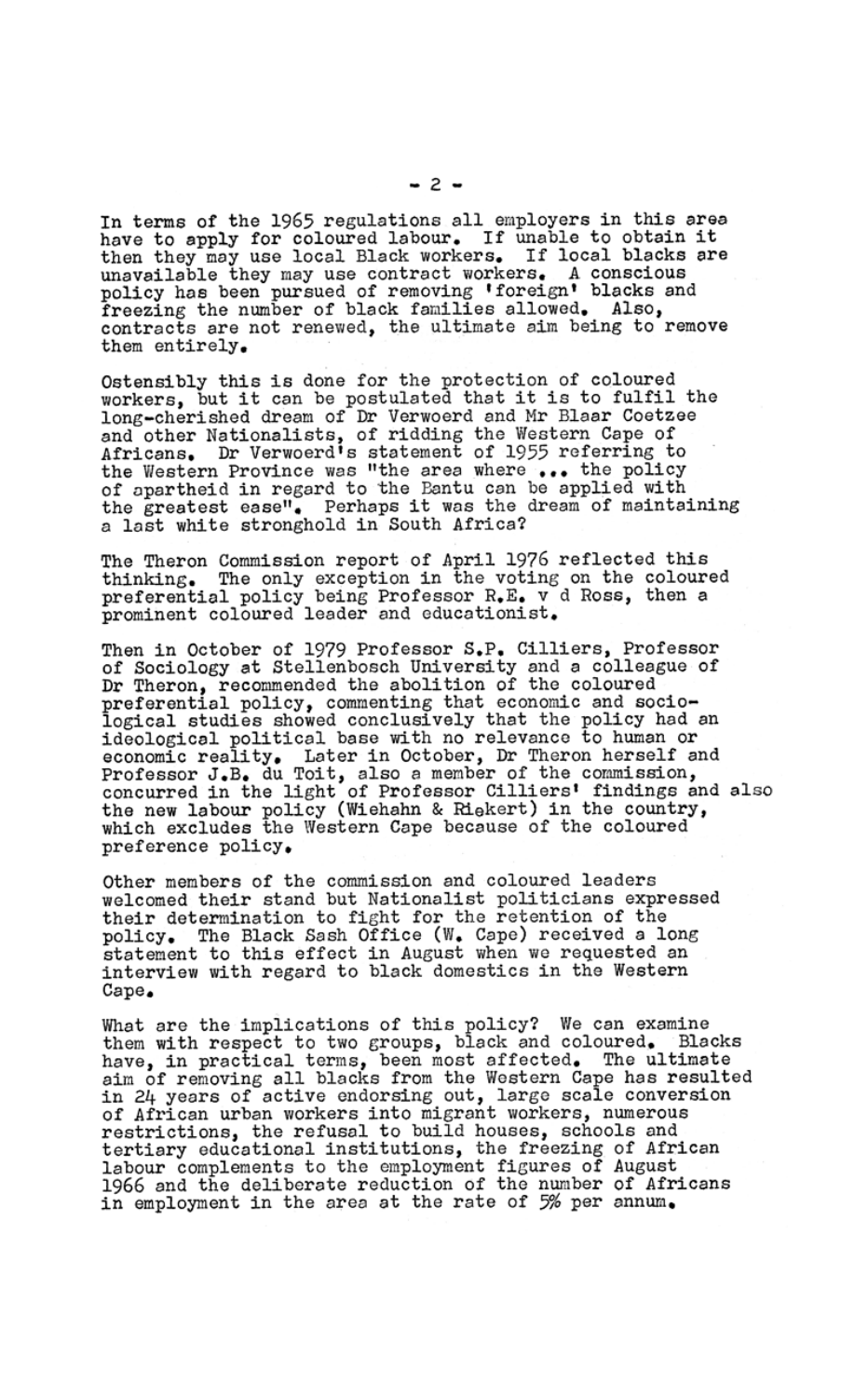("In 1966 there were about  $35,000$  contract workers in the Western Cape as against more than 88,000 in 1970. By 1975 there were 160,000 Blacks reGistered 1n work 1n tho Western Cape, 94,000 of whom were contract workers and 66,000 of whom had Section 10 right3. Since then the State has reduced the number of contract workers 1n tho Peninsula to 18.000. Many of these workers are in Crossroads where they have brought their families. Koornhof's promises offer these men tomporary residence, but no aecurity to remain." - Wages Commission UCT report on the Rickert Commission. (These figures refer to legal blacks).

There have been massive pass book and influx control arrests. In the Peninsula during 1978 11,823 black men and 4.525 black women were arrested for such offences (Minister<br>Koornhof's figures given on 2nd March 1979). The attempt to reverse the stream from country to city has brought untold misery to thousands and thousands of blacks, not only those legally in the area who have been shockingly<br>overcrowded and inadequately housed with extremely limited educationol facilities ond few job opportunities, but olso to those who have been forced to seek illegal employment<br>with the grim prospect of squatting and harrassment.

Dr Koornhof's ministry1s statement to us that coloureds of the Western Cope ore resultingly better off is not borno out by the statements of coloured leaders. Dr R.E. v d Ross, now Rector of the University of the Western Cope, hos said that Coloured people did not regard the blacks as a threat. Everyone, he says, should have the right to sell<br>their labour in a free and open market. Mr David Curry, deputy leader of the Labour Party, said that blacks were an indispensable part of the economy everywhere in the country.<br>If they were removed from the Western Cape it would mean economic retardation for all race groups.

Tho Athlone Advice Offico knows well the ogonies in every sphere of life for blocks - no houses for those logolly here. no chonce of logol mon aetting permission *for* wives and families to join them, few jobs, none for school leavers, few new contracts for job seekers, and always the threat of arrests and fines for those illegally employed. For black domestic workers working illegally, it is bitter to know that coloured women and legal blacks do not want 'living in' jobs. Yet they, in a time of acute unemployment, are forbidden to work and thoir employers frightened off with the R500 fine.

Professor S.P. Cilliers soid that block people hove lived in the Western Cape for at least 6 generations and it was<br>a source of deep bitterness to them that they were prevented from reaching their full potential. He continued, saying that the labour needs of commerce and industry cancelled out the effectiveness of the policy and the numbers of black people in the Cape had not decreased (the official figures<br>are for legal blacks which have decreased). If population succession, the upward movement in jobs, were to be artificially stopped by the removal of blacks from the area, it could, economically, be to the detriment of the advancement of the coloured population.